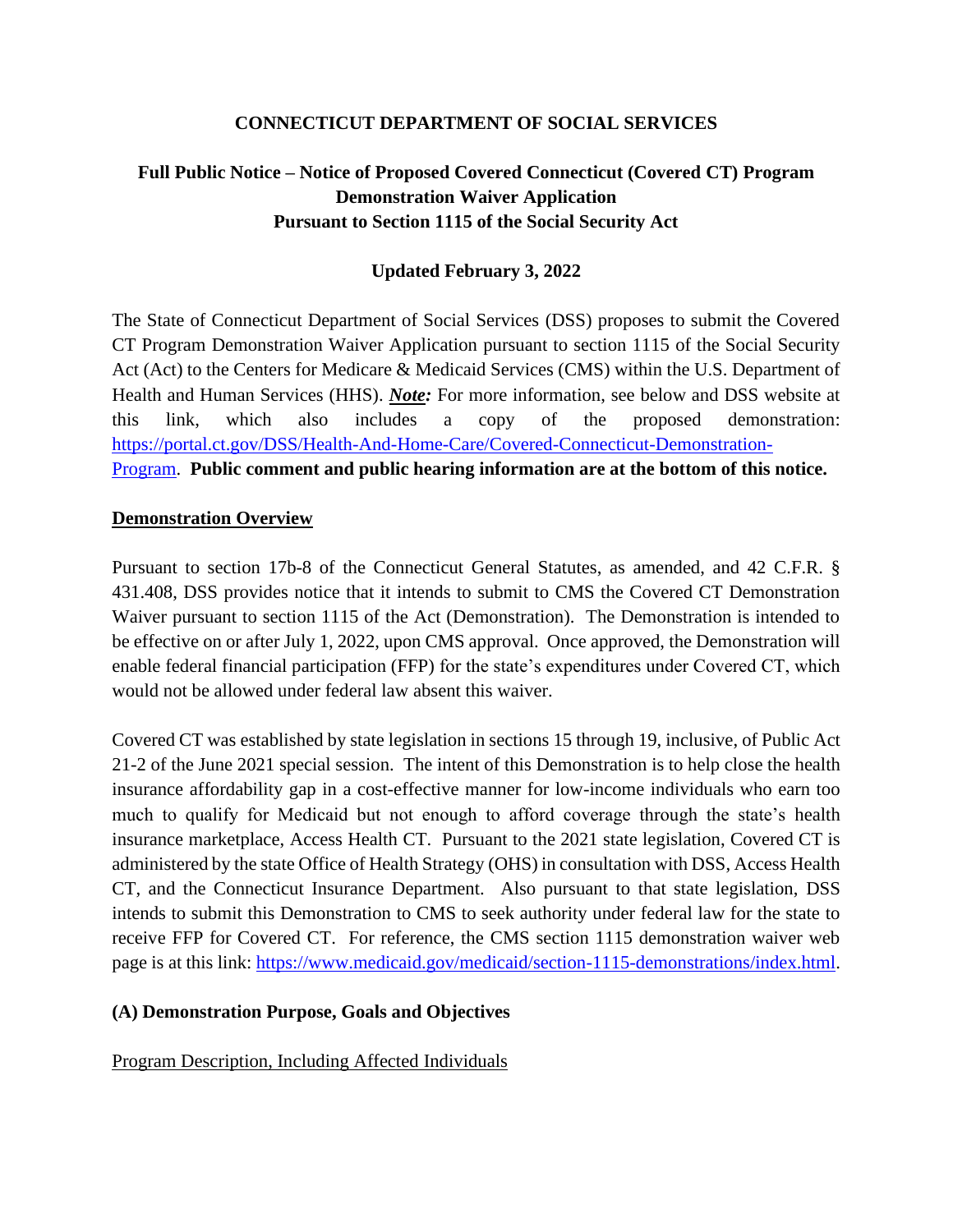This Demonstration will provide eligible individuals with free Qualified Health Plan (QHP) coverage available through Access Health CT. The State will directly reimburse the plan for the monthly premium and the cost-sharing amounts that the enrollee would normally have to pay with the plan, such as out-of-pocket costs for deductibles, copays, and coinsurance. Enrollees will also receive free dental care and non-emergency medical transportation (NEMT) services, comparable to the benefits under Connecticut Medicaid and provided through the Medicaid delivery and payment system, also known as HUSKY Health. No cost-sharing requirements will apply to benefits provided under the Demonstration.

This Demonstration will be available to parents and needy caretaker relatives, and their tax dependents under age 26, and non-pregnant childless adults ages 19 to 64 who have income that is above the Medicaid limit but does not exceed 175% of the federal poverty level (FPL) and enroll in a silver-level QHP available through Access Health CT using federal premium subsidies and cost-sharing reductions.

### Goals and Objectives

The Demonstration includes the following goals and objectives:

- 1. improve the affordability of health insurance coverage,
- 2. promote health insurance coverage,
- 3. ensure stable coverage,
- 4. reduce the statewide uninsured rate,
- 5. improve oral health, and
- 6. enable access to medical appointments.

### **(B) Delivery System, Eligibility, Benefits, and Cost-Sharing**

This Demonstration will not affect or modify the State's current Medicaid program or Children's Health Insurance Program (CHIP). It will not change Medicaid or CHIP State Plan benefits, costsharing requirements, delivery system, or payment rates.

#### Delivery System

The Demonstration will use the existing applicable delivery system. Specifically, the QHP benefits provided by the Demonstration will use the existing delivery system for QHPs available through Access Health CT. The dental and NEMT benefits provided by the Demonstration will use the existing delivery system for the Medicaid program.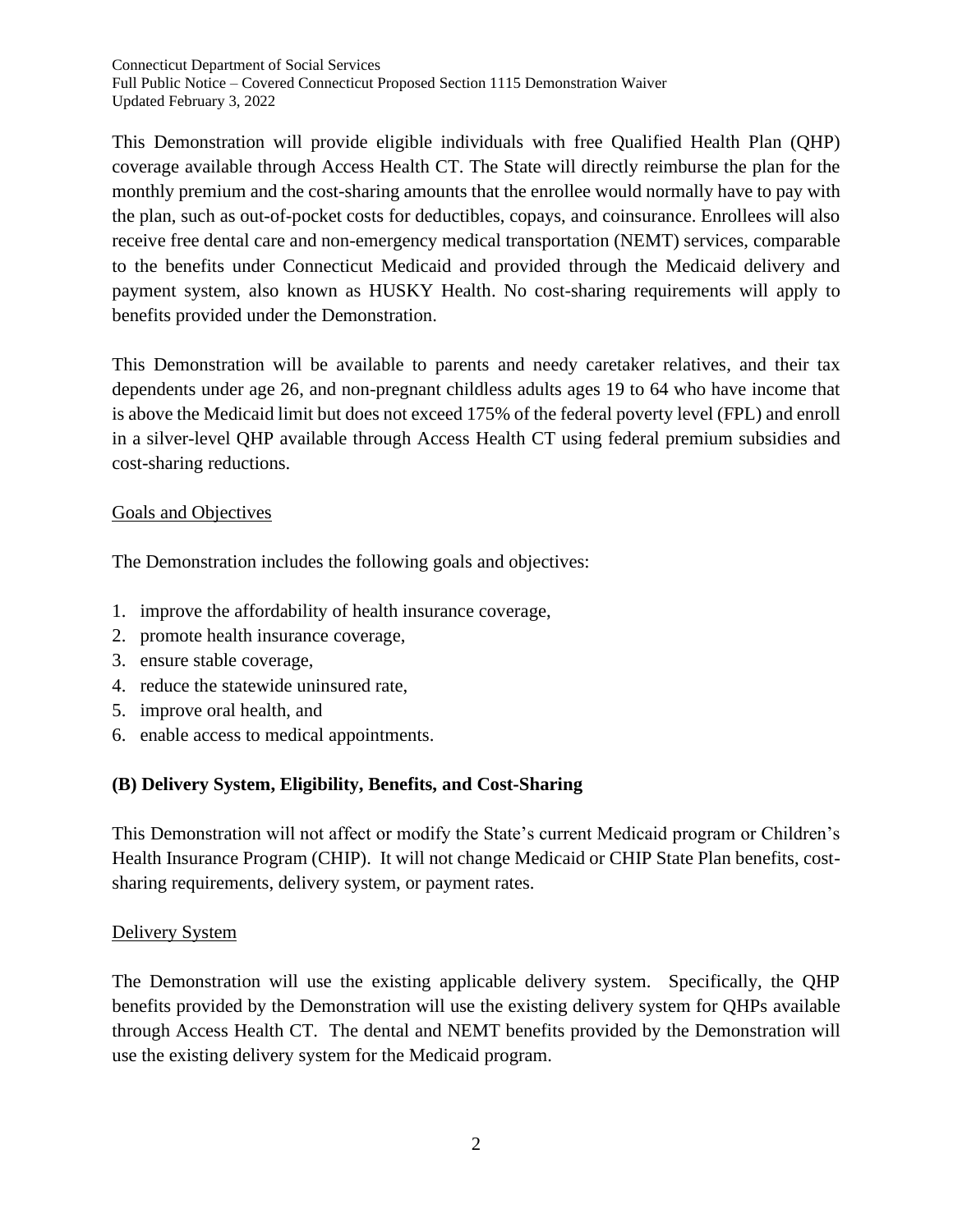### **Eligibility**

Two groups of individuals are eligible for the Demonstration, each of which is as follows:

- 1. **Parents and Needy Caretaker Relatives**, and their tax dependents under 26 years of age, (Parents and Caretaker Relatives) who:
	- i) are ineligible for Medicaid because their income exceeds the Medicaid income limits but does not exceed 175% FPL, and
	- ii) enroll in a silver-level QHP available through Access Health CT using federal premium subsidies and cost-sharing reductions.

### 2. **Childless Adults** who:

- i) are ages 19 to 64,
- ii) are not pregnant,
- iii) are ineligible for Medicaid because their income exceeds the Medicaid income limits but does not exceed 175% FPL, and
- iv) enroll in a silver-level QHP available through Access Health CT using federal premium subsidies and cost-sharing reductions.

### Benefits

The Demonstration includes the following benefits:

- 1. **Premium and Cost-Sharing Subsidies** sufficient to provide free coverage under a silver-level QHP available through Access Health CT with federal premium subsidies and cost-sharing reductions. The State will directly reimburse plans for the monthly premium and the cost-sharing amounts that the enrollee would normally have to pay with the plan, such as out-of-pocket costs for deductibles, copays, and coinsurance. Benefits provided by a plan will be delivered by plan providers and paid at plan reimbursement rates.
- 2. **Dental Care** comparable to the benefits under Connecticut Medicaid, except where dental care is provided by a QHP to dependents under age 26. State law requires QHPs available through Access Health CT to cover dental care for dependents under age 26. For all others, the Demonstration dental care benefit will align in amount, duration, and scope with the comparable benefit available through HUSKY Health, be delivered through the HUSKY Health dental fee-for-service delivery system and be paid at State Plan payment rates.
- 3. **NEMT Services** comparable to the benefits under Connecticut Medicaid. The Demonstration NEMT benefit will align in amount, duration, and scope with the comparable benefit available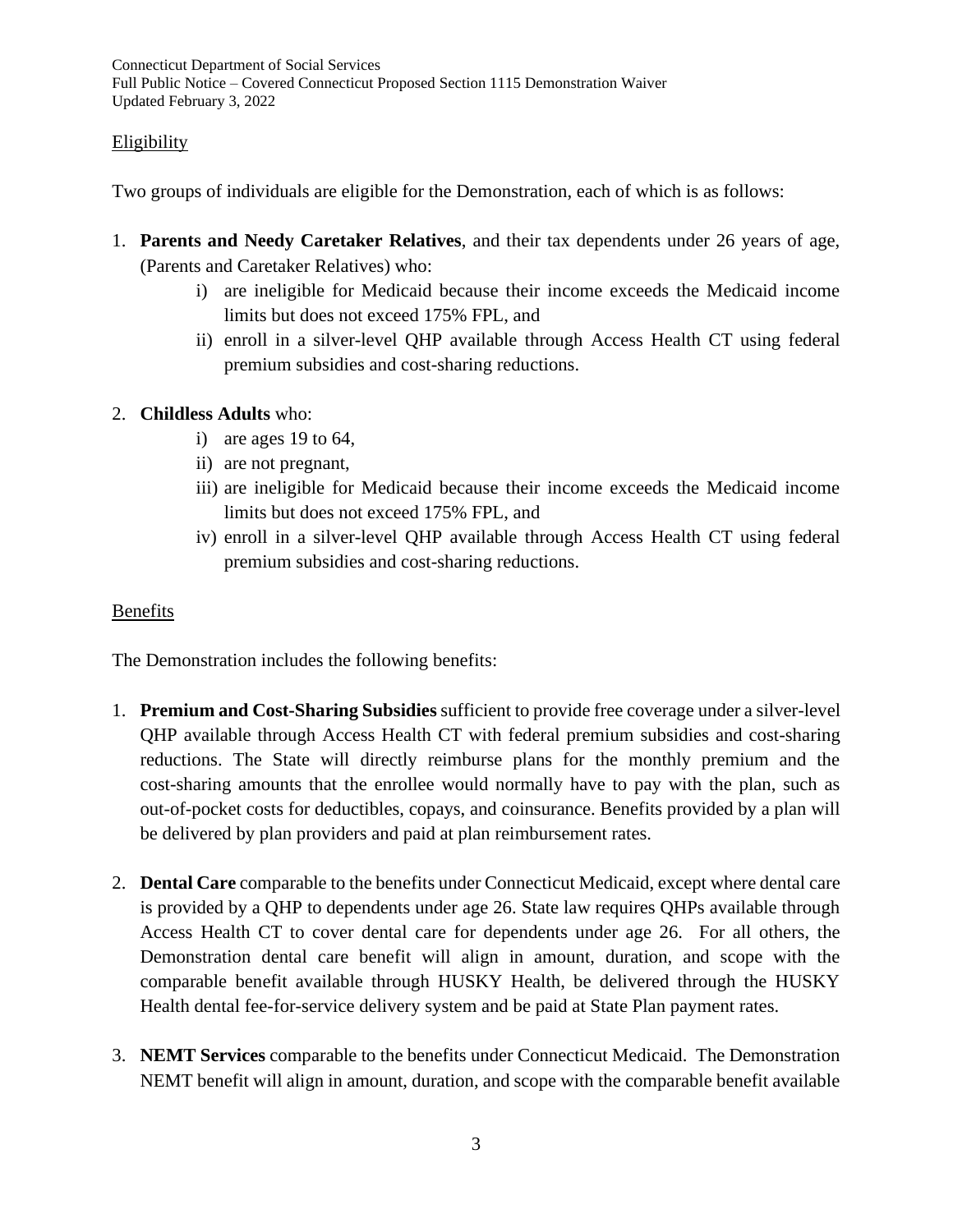through HUSKY Health, be delivered through the HUSKY Health NEMT broker, and be paid according to the State Plan reimbursement methodology.

### Cost-Sharing

Cost-sharing requirements do not apply to Demonstration benefits.

### **(C) Enrollment Projections and Expenditure Estimates**

The Demonstration is projected to enroll approximately 39,000 individuals over the life of the waiver, including a total of 13,000 Parents and Caretaker Relatives and 26,000 Childless Adults. Across the five-year Demonstration period, the total Demonstration cost is projected to increase aggregate expenditures by approximately \$363,396,545. The draft waiver application provides additional detail regarding these projections, including key assumptions in the calculations. The following table shows projections by year:

| <b>Population</b>     | Demo          | Demo         | Demo         | Demo         | Demo          |
|-----------------------|---------------|--------------|--------------|--------------|---------------|
|                       | <b>Year 1</b> | Year 2       | Year 3       | Year 4       | <b>Year 5</b> |
| and<br><b>Parents</b> | 2,818         | 8,991        | 13,157       | 13,223       | 13,329        |
| <b>Caretaker</b>      |               |              |              |              |               |
| <b>Relatives</b>      |               |              |              |              |               |
| <b>Childless</b>      | 15,903        | 24,302       | 25,568       | 25,696       | 25,824        |
| <b>Adults</b>         |               |              |              |              |               |
| <b>Total</b>          | 18,721        | 33,293       | 38,725       | 38,919       | 39,113        |
| <b>Enrollment</b>     |               |              |              |              |               |
| <b>Total Annual</b>   | \$36,002,730  | \$67,226,557 | \$82,103,196 | \$86,637,622 | \$91,426,440  |
| <b>Aggregate</b>      |               |              |              |              |               |
| <b>Expenditures</b>   |               |              |              |              |               |

Section 1115 of the Act requires the Demonstration to be budget neutral to the federal government. Covered CT is a budget-neutral alternative to expanding Medicaid eligibility through the Medicaid State Plan as authorized under federal law in section 1931(b) of the Social Security Act for parents and other caretaker relatives and section  $1902(a)(10)(A)(ii)(XX)$  of the Social Security Act for childless adults with income above 133% of the FPL. Under such authority, both groups would be entitled to full Medicaid coverage.

Per member per month (PMPM) costs associated with the hypothetical expansion of Medicaid eligibility through State Plan authority comprise the Without Waiver (WOW) projections. PMPM costs associated with the Covered CT program, including eligible individuals' share of the cost of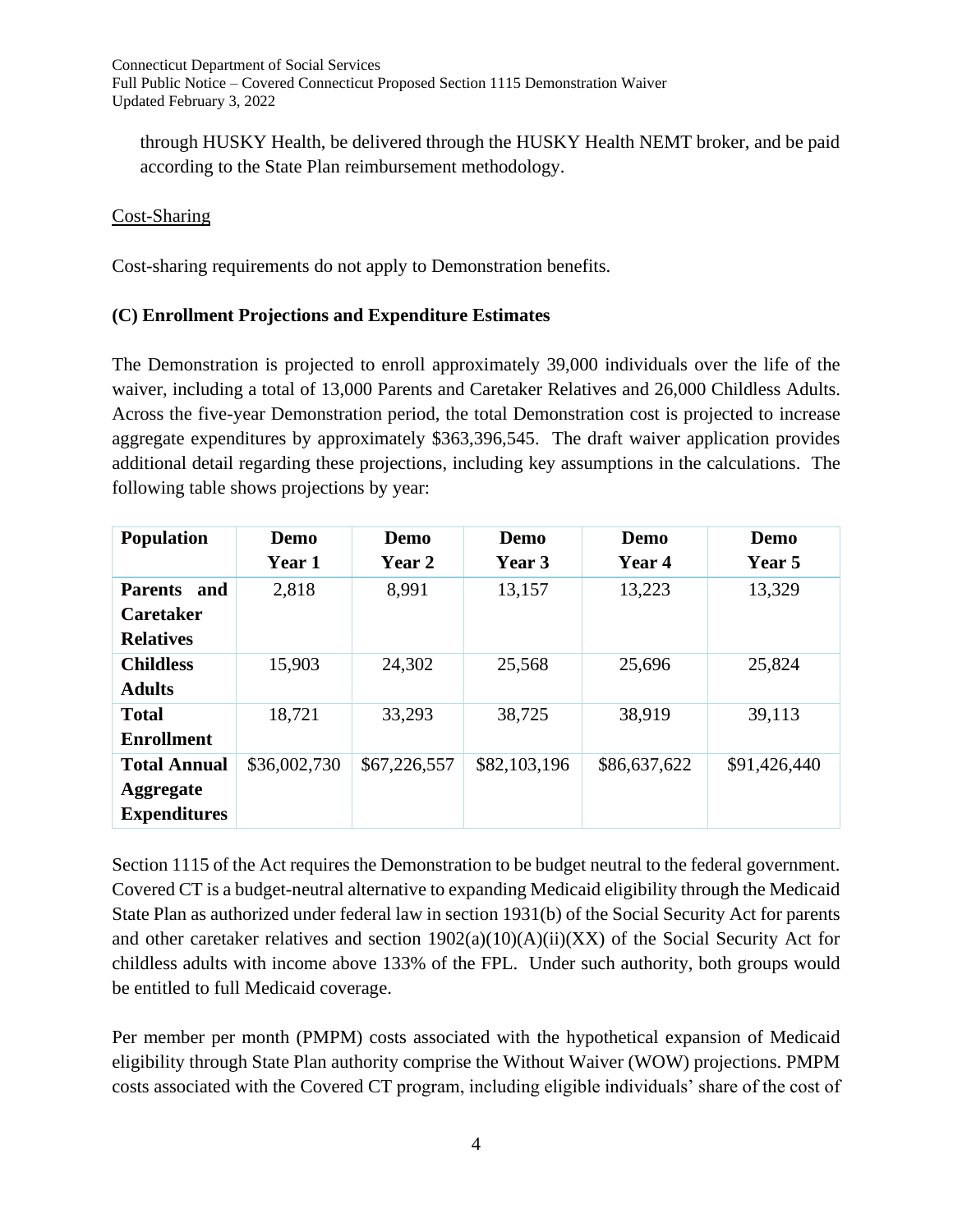QHP coverage available through Access Health CT, and dental care and NEMT services comparable to the benefit available through HUSKY Health and provided through the HUSKY Health delivery system comprise the With Waiver (WW) projections and those costs also reflect the projected increase in annual aggregate expenditures associated with this proposed Demonstration. The projection assumes that federal funding for enhanced QHP premium subsidies available through section 9661 of the American Rescue Plan Act (ARPA) of 2021, Public Law 117-2, will continue during the entire Demonstration period. Should those ARPA subsidies terminate on December 31, 2022, as currently authorized by federal law, or on any other date prior to the expiration of the Demonstration, the State would need to revisit the Demonstration financing and possibly seek to make programmatic changes, such as, but not in any particular order: increase State funding, reduce eligibility or benefits, cap enrollment, or terminate the Demonstration.

### **(D) Hypotheses and Evaluation**

The table below presents an overview of the preliminary plan to evaluate the Demonstration. It is subject to change and will be further defined as the program is implemented. The sample measures are not final and do not represent an exhaustive list of measures that could be used to test each hypothesis.

| <b>Hypothesis</b>                                                                                                                                                                                                  | <b>Sample Measures</b>                                                                                             | <b>Data Sources</b>                                                                                                       |  |  |  |  |
|--------------------------------------------------------------------------------------------------------------------------------------------------------------------------------------------------------------------|--------------------------------------------------------------------------------------------------------------------|---------------------------------------------------------------------------------------------------------------------------|--|--|--|--|
| 1) Improve the affordability of health insurance coverage                                                                                                                                                          |                                                                                                                    |                                                                                                                           |  |  |  |  |
| The availability of free health<br>for<br>insurance<br>coverage<br>Demonstration-eligible                                                                                                                          | Percent of people with a<br>$\bullet$<br>high medical cost burden,<br>stratified by income                         | Bureau,<br>Current<br>Census<br>Population Survey's Annual<br>Social<br>and<br>Economic                                   |  |  |  |  |
| individuals will reduce the<br>percentage of low-income<br>people with high medical cost<br>burden, and reduce race/<br>ethnicity-based disparities                                                                | Percent of people with a<br>$\bullet$<br>high medical cost burden,<br>stratified by income and<br>race/ethnicity   | Supplements (CPS)                                                                                                         |  |  |  |  |
| 2) Promote health insurance coverage                                                                                                                                                                               |                                                                                                                    |                                                                                                                           |  |  |  |  |
| The availability of free health<br>for<br>insurance<br>coverage<br>Demonstration-eligible<br>individuals will increase the<br>number of people who enroll<br>in QHP coverage available<br>through Access Health CT | Number of low-income<br>$\bullet$<br>people who enroll in QHP<br>available<br>coverage<br>through Access Health CT | Data from the state eligibility<br>and enrollment system shared<br>Medicaid, CHIP<br>by<br>and<br><b>Access Health CT</b> |  |  |  |  |
| 3) Ensure stable coverage                                                                                                                                                                                          |                                                                                                                    |                                                                                                                           |  |  |  |  |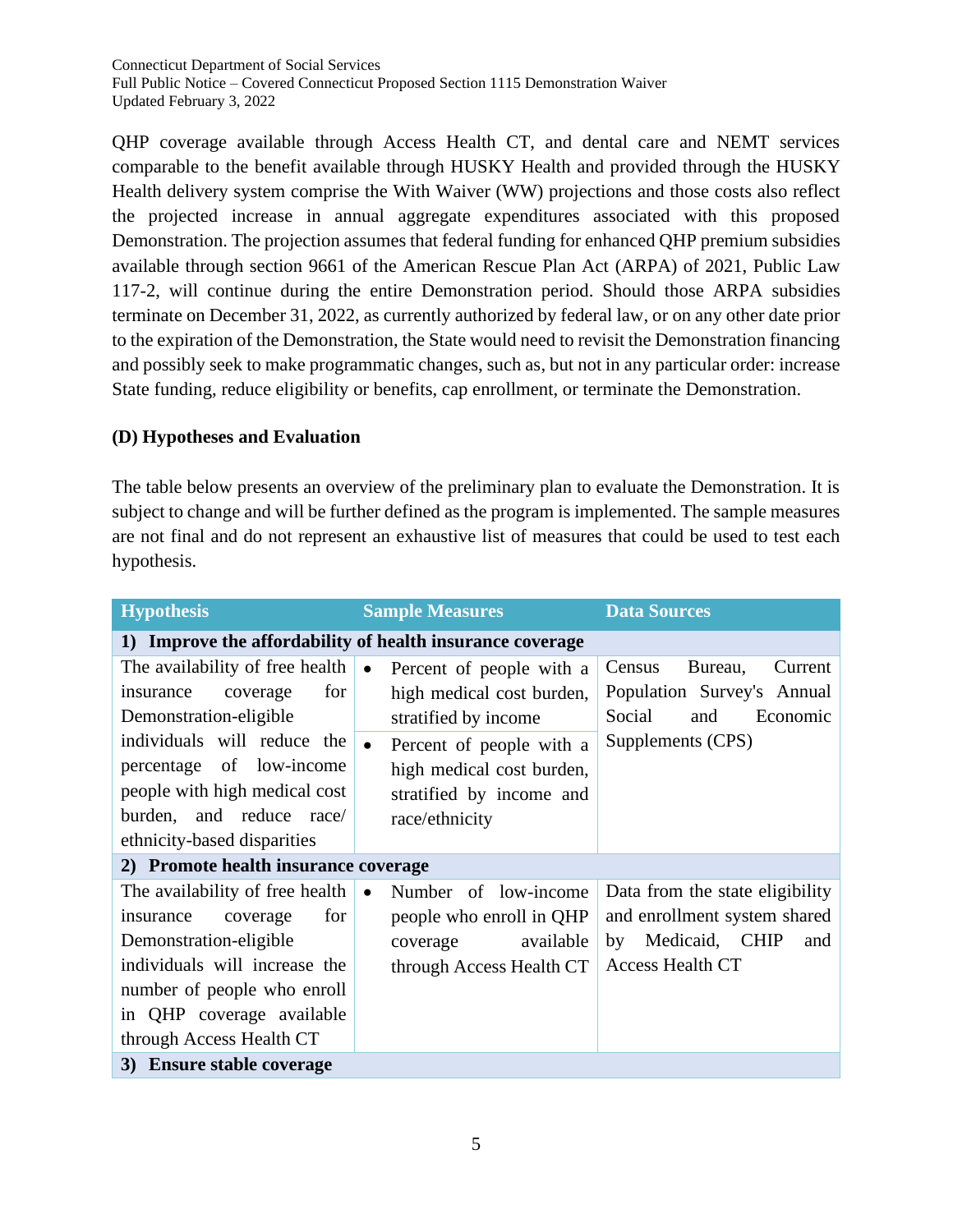| The availability of free health<br>for<br>insurance<br>coverage<br>Demonstration-eligible<br>individuals will increase the<br>number<br>of<br>who<br>people<br>maintain healthcare coverage<br>when their Medicaid coverage<br>ends                           | Number of people who<br>$\bullet$<br>lose Medicaid coverage<br>enroll<br>in<br>the<br>and<br>Demonstration without a<br>break in coverage                                               | eligibility<br>The<br>state<br>and<br>enrollment system shared by<br>Medicaid, CHIP and Access<br>Health CT                                                                                        |  |  |  |  |
|---------------------------------------------------------------------------------------------------------------------------------------------------------------------------------------------------------------------------------------------------------------|-----------------------------------------------------------------------------------------------------------------------------------------------------------------------------------------|----------------------------------------------------------------------------------------------------------------------------------------------------------------------------------------------------|--|--|--|--|
| 4) Reduce the statewide uninsured rate                                                                                                                                                                                                                        |                                                                                                                                                                                         |                                                                                                                                                                                                    |  |  |  |  |
| The availability of free health<br>coverage<br>for<br>insurance<br>Demonstration-eligible<br>individuals will reduce the<br>rate of working-age adults<br>health<br>without<br>insurance<br>reduce<br>and<br>coverage,<br>race/ethnicity-based<br>disparities | $\bullet$<br>Percentage of working-<br>age adults without health<br>insurance<br>coverage,<br>stratified by income                                                                      | American<br>Census<br>Bureau,<br><b>Community Survey</b>                                                                                                                                           |  |  |  |  |
| 5) Improve oral health                                                                                                                                                                                                                                        |                                                                                                                                                                                         |                                                                                                                                                                                                    |  |  |  |  |
| Providing free dental care to<br>Demonstration-eligible<br>individuals will reduce<br>emergency department<br>utilization for dental<br>conditions which can be<br>prevented by timely and<br>effective outpatient care                                       | Number of emergency<br>$\bullet$<br>department visits for<br>ambulatory care sensitive<br>dental conditions per<br>100,000 member months<br>for adults enrolled in the<br>Demonstration | <b>Dental Quality Alliance</b><br>(DQA) Adult Measures<br>calculated using<br>administrative claims-based<br>data for the HUSKY Health<br>dental program, Connecticut<br>Dental Health Partnership |  |  |  |  |
| 6) Enable access to medical appointments                                                                                                                                                                                                                      |                                                                                                                                                                                         |                                                                                                                                                                                                    |  |  |  |  |
| Providing free non-emergent<br>medical transportation to<br>Demonstration-eligible<br>individuals will reduce<br>transportation-related barriers<br>to accessing healthcare                                                                                   | NEMT ride-days per<br>٠<br>Demonstration enrollee                                                                                                                                       | Administrative claims-based<br>data from the NEMT broker<br>for HUSKY Health                                                                                                                       |  |  |  |  |

## **(E) Expenditure and Waiver Authorities**

Pursuant to section 1115(a)(2) of the Social Security Act, the State requests that expenditures made by the state for Covered CT benefits for eligible individuals, each as detailed above, shall, for the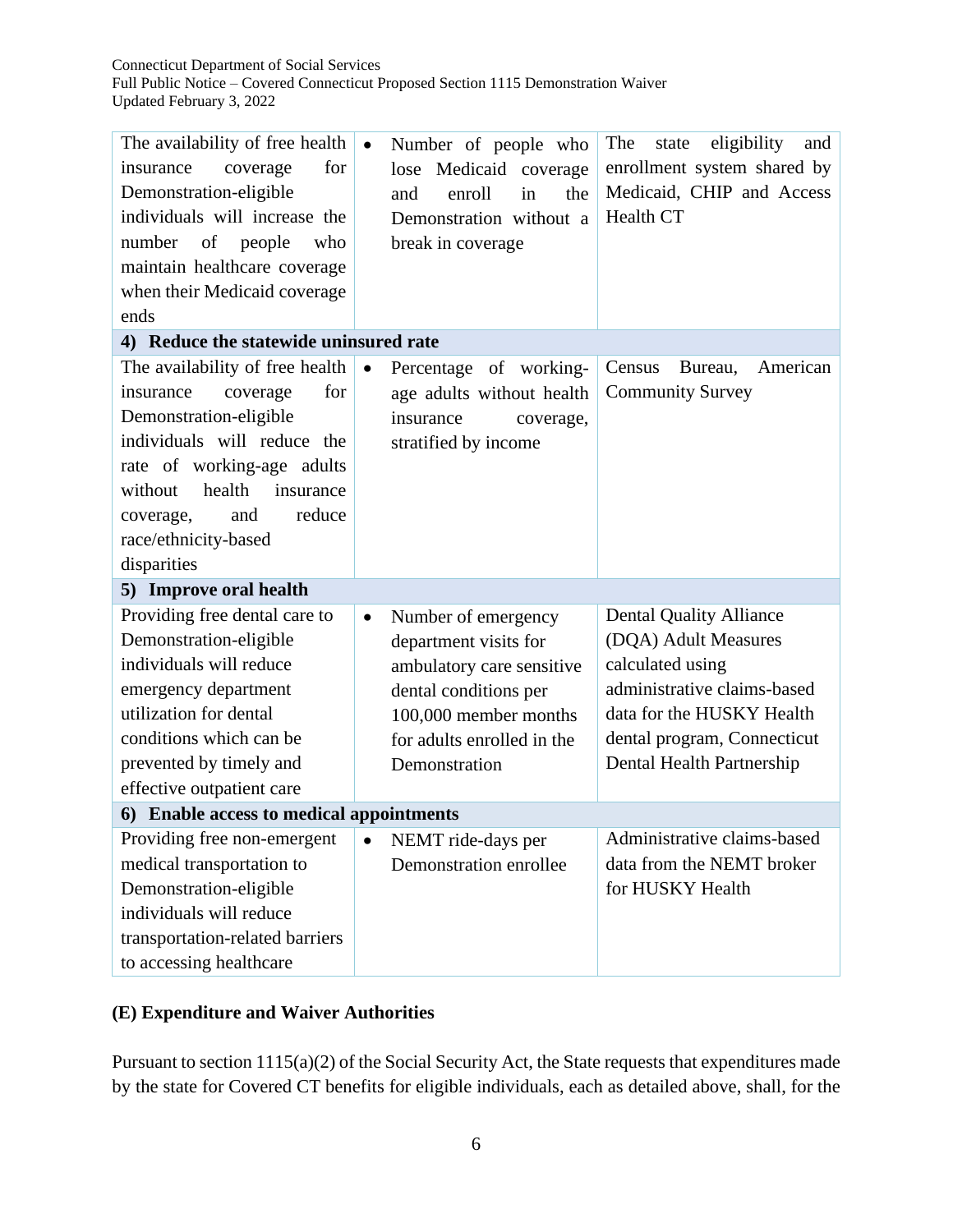period of this Demonstration, be treated as expenditures for which FFP is available under section 1903 of the Social Security Act. DSS has not identified the need for any waivers of section 1902 of the Social Security Act.

### **Where the Proposed Demonstration Application is Posted**

The proposed Demonstration application is posted on the DSS website at this link: [https://portal.ct.gov/DSS/Health-And-Home-Care/Covered-Connecticut-Demonstration-](https://portal.ct.gov/DSS/Health-And-Home-Care/Covered-Connecticut-Demonstration-Program)[Program.](https://portal.ct.gov/DSS/Health-And-Home-Care/Covered-Connecticut-Demonstration-Program) The proposed Demonstration application may also be obtained upon request from DSS (see below), at any DSS field office, or the Town of Vernon Social Services Department.

### **Where and When to Submit Written Comments**

**To send comments about the Demonstration, please email:** [Public.Comment.DSS@ct.gov](mailto:Public.Comment.DSS@ct.gov) or write to: Department of Social Services, Medical Policy Unit, 55 Farmington Avenue, 9th Floor, Hartford, CT 06105. In any correspondence, please reference "Covered CT 1115 Demonstration Waiver." Please also send any other questions about the Demonstration to this email or mailing address, including requests for a copy of the proposed Demonstration application (and/or related materials).

Anyone may send DSS written comments about the Demonstration. Written comments must be received by DSS at the above email or mailing address no later than March 11, 2022 (which is more than 30 days after the date of the publication of the abbreviated public notice in the Connecticut Law Journal). Please be advised that written comments received may be posted to one or more state or federal websites.

#### **Public Hearings**

In addition to the opportunity for submitting written comments (see above), DSS will also seek input from the public on the Demonstration at the following public hearings, both of which will include opportunities for members of the public to provide comments:

1. **Public Hearing hosted by the Medical Assistance Program Oversight Council (MAPOC) on Thursday, February 10, 2022, from 9:30 a.m. to 12:00 p.m.**, link and call-in as follows:

Join Zoom Meeting: <https://zoom.us/j/98132837501?pwd=M3pJd2RuR0VJUENlaS9vUTcrMGovdz09>

Meeting ID: 981 3283 7501 Passcode: 228615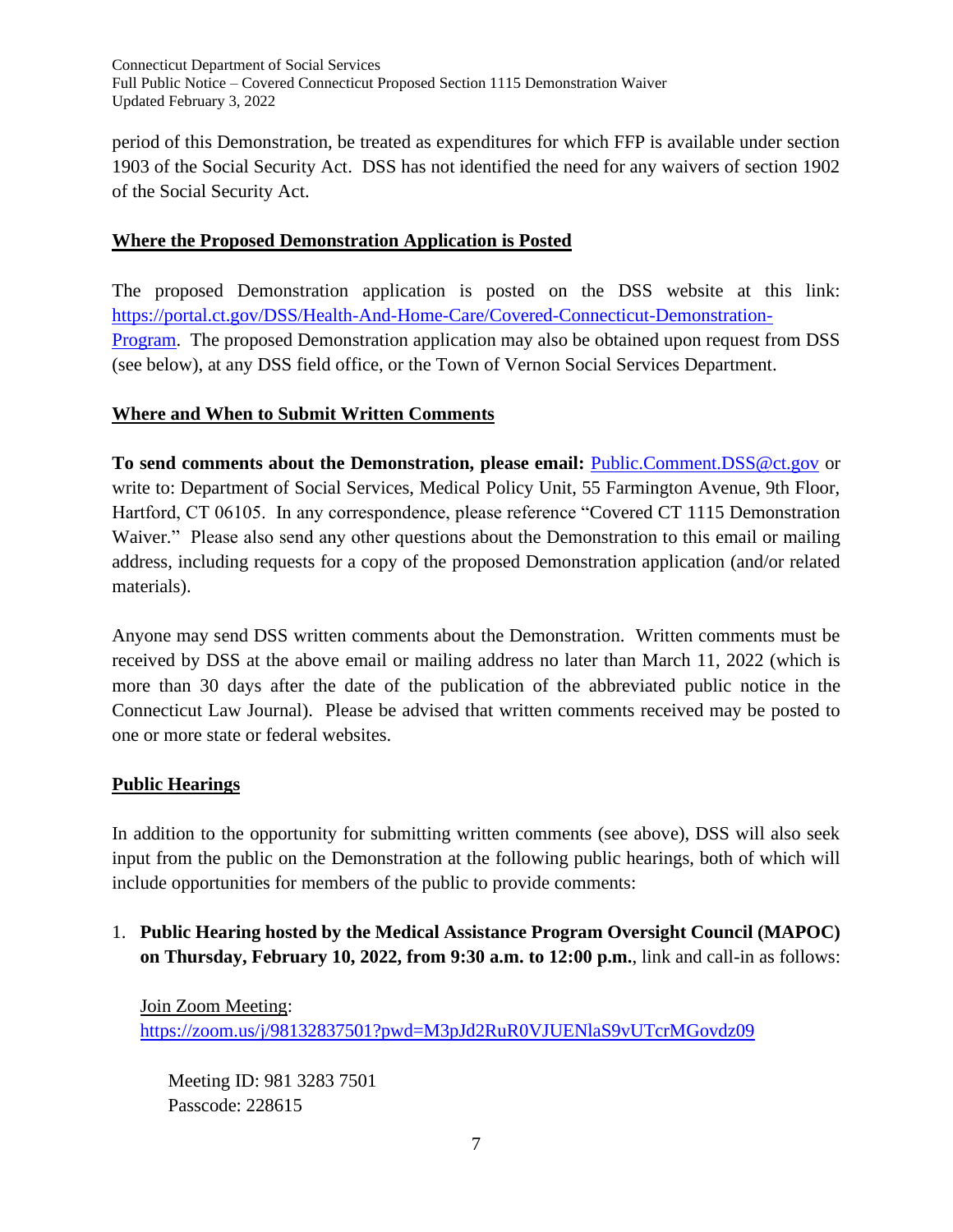One tap mobile: +13126266799,,98132837501#,,,,\*228615# US (Chicago) +19292056099,,98132837501#,,,,\*228615# US (New York)

Dial by your location:

 +1 312 626 6799 US (Chicago) +1 929 205 6099 US (New York) +1 301 715 8592 US (Washington DC) +1 346 248 7799 US (Houston) +1 669 900 6833 US (San Jose) +1 253 215 8782 US (Tacoma)

Meeting ID: 981 3283 7501 Passcode: 228615

Find your local number:<https://zoom.us/u/atRVPaMKQ>

2. **Public Hearing hosted by DSS, on Wednesday, February 16, 2022, from 9:00 to 11:00 a.m.**, link and call-in as follows:

Join Zoom Meeting:

<https://us06web.zoom.us/j/84197267498?pwd=U1dMNDVEcStXY2UyZFByM2JyZURpdz09>

Meeting ID: 841 9726 7498 Passcode: 8L2ihU

One tap mobile

+13126266799,,84197267498#,,,,\*266666# US (Chicago) +19292056099,,84197267498#,,,,\*266666# US (New York)

Dial by your location

 +1 312 626 6799 US (Chicago) +1 929 205 6099 US (New York) +1 301 715 8592 US (Washington DC) +1 346 248 7799 US (Houston) +1 669 900 6833 US (San Jose) +1 253 215 8782 US (Tacoma)

Meeting ID: 841 9726 7498